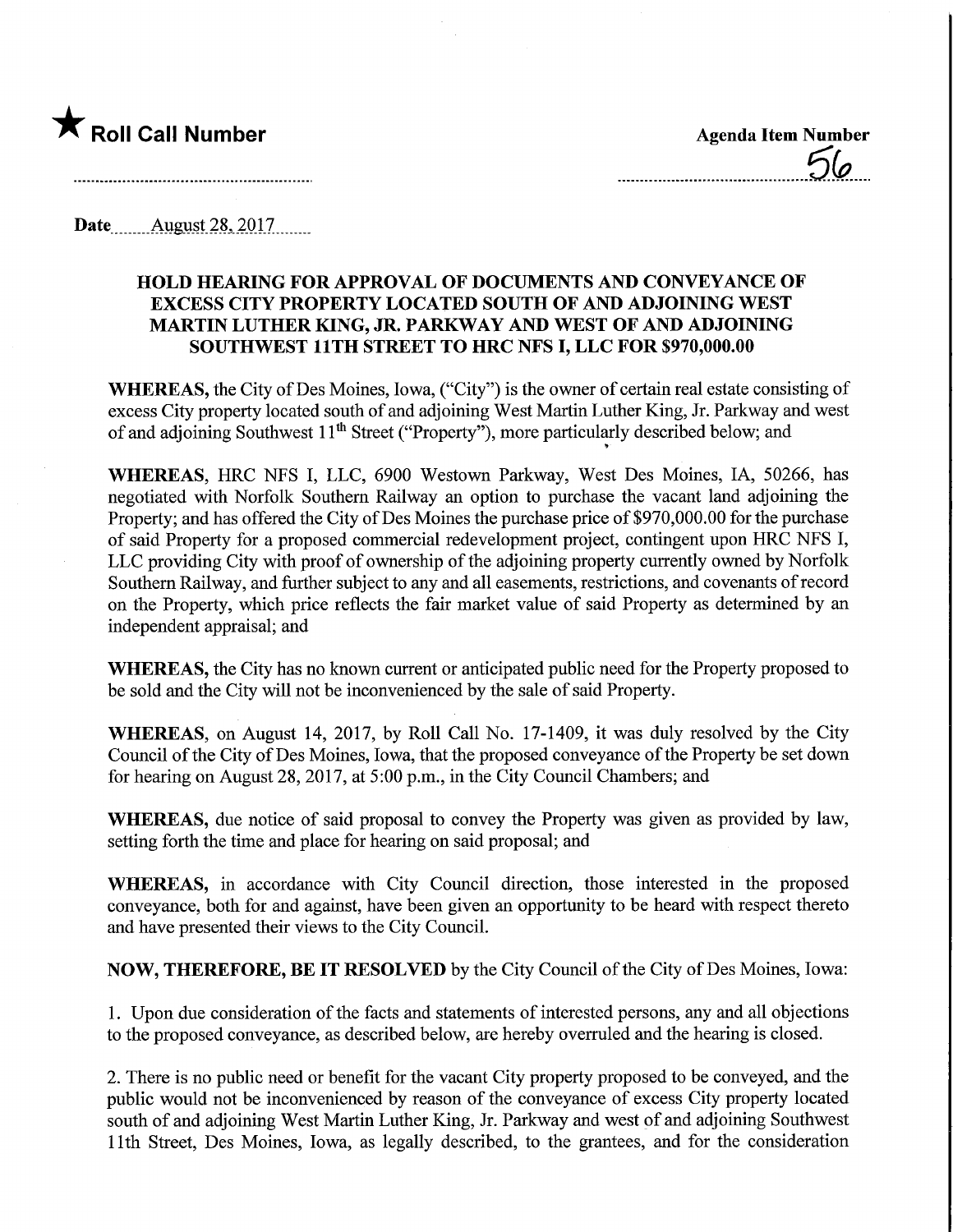

Date ........August 28,2017.

identified below, and said conveyance be and is hereby approved, contingent upon HRC NFS I, LLC providing City with proof of ownership of the adjoining property currently owned by Norfolk Southern Railway, and subject to a reservation of easements therein:

Grantee: HRC NFS I, LLC Consideration: \$970,000.00 Legal Description:

DISPOSAL PARCEL 12, AS RECORDED ON AUGUST 1, 2008, IN BOOK 12736, PAGE 582, IN THE POLK COUNTY, IOWA RECORDERS OFFICE:

ALL THAT PART OF LOT 82, FACTORY ADDITION, AN OFFICIAL PLAT, ALL NOW INCLUDED IN AND FORMING A PART OF THE CITY OF DES MOINES, POLK COUNTY, IOWA, MORE PARTICULARLY DESCRIBED AS FOLLOWS:

BEGINNING AT THE NORTHWESTERLY CORNER OF SAID LOT 82, AND BEING THE PRESENT SOUTHERLY RIGHT-OF-WAY LINE OF MARKET STREET; THENCE NORTH 84° (DEGREES) 37' (MINUTES) 24" (SECONDS) EAST (ASSUMED BEARING FOR THE PURPOSE OF THIS DESCRIPTION) ALONG THE NORTHERLY LINE OF SAID LOT 82, AND BEING THE PRESENT SOUTHERLY RIGHT-OF-WAY LINE OF MARKET STREET, 199.41 FEET TO THE NORTHEASTERLY CORNER OF SAID LOT 82, AND BEING THE INTERSECTION OF THE PRESENT SOUTHERLY RIGHT-OF-WAY LINE OF MARKET STREET AND THE PRESENT WESTERLY RIGHT-OF-WAY LINE OF SOUTHWEST 11TH STREET; THENCE SOUTH 15°30'24" EAST ALONG THE EASTERLY LINE OF SAID LOT 82, AND BEING THE PRESENT WESTERLY RIGHT-OF-WAY LINE OF SOUTHWEST 11TH STREET, 173.21 FEET; THENCE SOUTH 74°29'36" WEST, 100.00 FEET (MEASURED AND RECORD); THENCE SOUTH 15°30'24" EAST, 75.00 FEET (MEASURED AND RECORD); THENCE SOUTH 74°29'36" WEST, 174.05 FEET TO THE WESTERLY LINE OF SAID LOT 82; THENCE NORTH 00°09'31" WEST ALONG THE WESTERLY LINE OF SAID LOT 82, A DISTANCE OF 293.76 FEET TO THE POINT OF BEGINNING.

BY SURVEY CONTAINING 55,678 SQUARE FEET, OR 1.28 ACRES.

PROJECT PARCEL 69N, AS RECORDED ON JUNE 20, 2000, IN BOOK 8523, PAGE 38, IN THE POLK COUNTY, IOWA RECORDERS OFFICE:

ALL THAT PART OF LOT 81, FACTORY ADDITION, AN OFFICIAL PLAT, ALL NOW INCLUDED IN AND FORMING A PART OF THE CITY OF DES MOINES, POLK COUNTY, IOWA, MORE PARTICULARLY DESCRIBED AS FOLLOWS: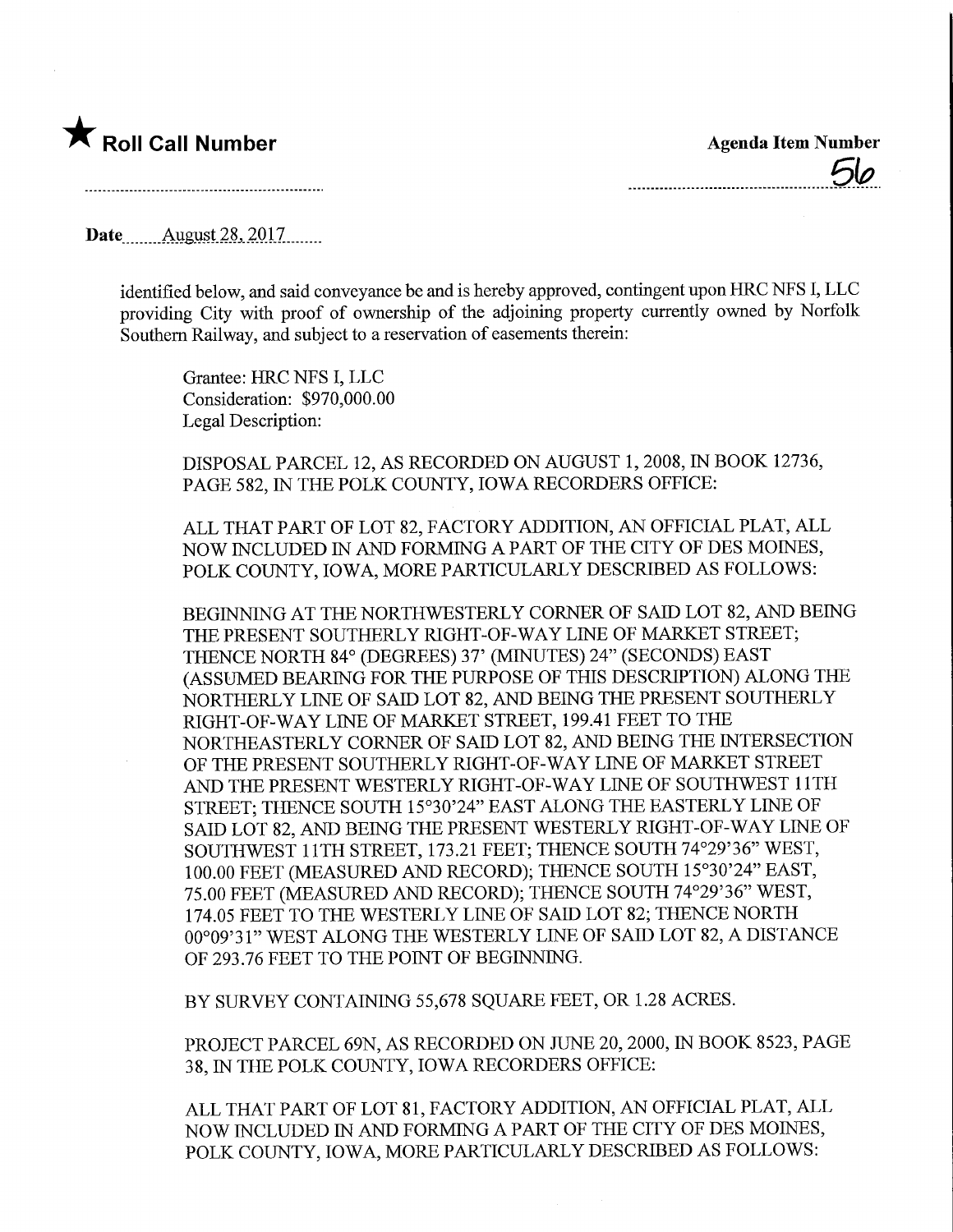

 $\mathcal{L}$ 

Date......,Augyst.28,2Q17.

BEGINNING AT THE MOST NORTHERLY CORNER OF SAID LOT 81; THENCE SOUTH 15° (DEGREES) 30' (MINUTES) 24" (SECONDS) EAST (ASSUMED BEARING FOR THE PURPOSE OF THIS DESCRIPTION) ON THE EASTERLY LINE OF SAID LOT 81 (ALSO BEING THE PRESENT WEST RIGHT-OF-WAY LINE OF S.W. 11TH STREET) A DISTANCE OF 123.77 FEET TO THE CORNER OF SAID LOT 81; THENCE SOUTH 38°23'23" WEST ON THE SOUTHEASTERLY LINE OF SAID LOT 81 A DISTANCE OF 96.65 FEET; THENCE SOUTH 80°31'12" WEST A DISTANCE OF 139.23 FEET TO THE NORTHWESTERLY LINE OF SAID LOT 81; THENCE NORTHEASTERLY ON THE NORTHWESTERLY LINE OF SAID LOT 81 BEING A 786.82-FOOT RADIUS CURVE CONCAVE SOUTHEASTERLY AND HAVING A 101.91-FOOT LONG CHORD BEARING NORTH 34°40'37" EAST A DISTANCE OF 101.98 FEET (ARC LENGTH); THENCE NORTH 38°23'23" EAST ON THE NORTHWESTERLY LINE OF SAID LOT 81 A DISTANCE OF 171.15 FEET TO THE POINT OF BEGINNING.

BY SURVEY CONTAINING 18,592 SQUARE FEET.

3. The Mayor is authorized and directed to sign the Offer to Purchase and Quit Claim Deed for the conveyance as identified above, and the City Clerk is authorized and directed to attest to the Mayor's signature.

4. Upon proof of payment of the consideration plus \$113.00 for publication and recording costs, the City Clerk is authorized and directed to forward the original of the Quit Claim Deed, together with a certified copy of this resolution and of the affidavit of publication of the notice of this hearing, to the Real Estate Division of the Engineering Department for the purpose of causing said document to be recorded.

5. Upon HRC NFS I, LLC providing City with proof of ownership of the adjoining property currently owned by Norfolk Southern Railway, the Real Estate Division Manager is authorized and directed to forward the original of the Quit Claim Deed, together with a certified copy of this resolution and of the affidavit of publication of the notice of this hearing, to the Polk County Recorder's Office for the purpose of causing the document to be recorded.

6. Upon receipt of the recorded document back from the Polk County Recorder, the Real Estate Division Manager shall mail the original of the Quit Claim Deed and copies of the other documents to the grantee.

7. The proceeds from the sale of this property shall be deposited into the following account: 2017- 18 CIP, Street Improvements - 15, Fed Title-23 Land Sales, ST500.